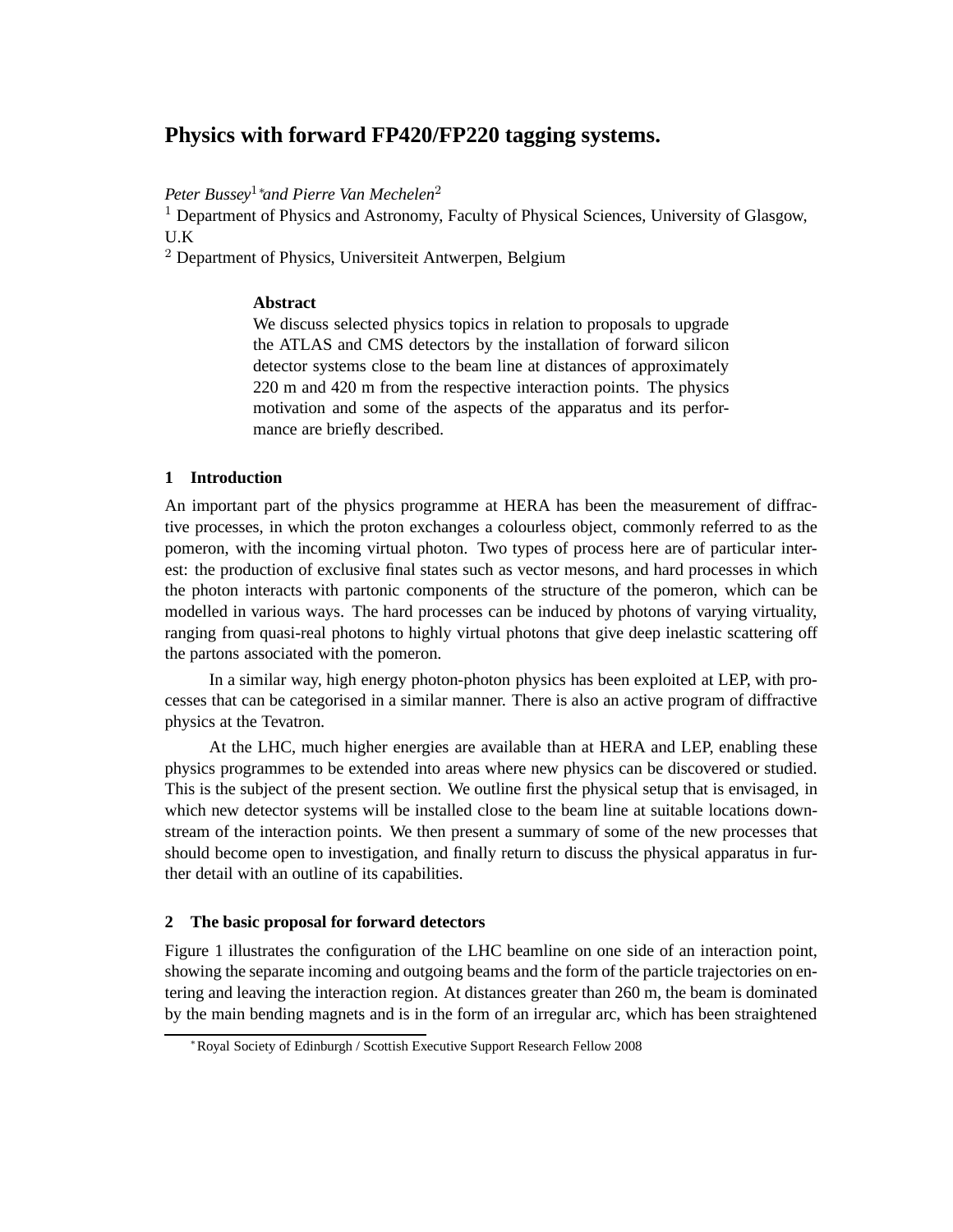

Fig. 1: Schematic representation of the LHC beamline on one side of an intersection point. The ATLAS or CMS detector is located at the origin of coordinates, and the incoming and outgoing beamlines are indicated, with the main bends straightened out for illustrative convenience.

out in the Figure. At two regions, namely around 220 m and 420 m from the interaction point, there are intervals in the beamline that are not occupied by magnets. Each of these regions provides approximately ten metres of clear space within which physics detectors can be stationed. It is proposed to install sets of silicon detectors in these regions, allowing them to be positioned as closely as possible to the outgoing beam. These detectors will detect diffractively scattered outgoing protons.

One or both protons in a pp collision may be scattered diffractively. In such a case, the fractional energy loss  $\xi$  suffered by the proton is typically small, as is the angle of scatter. These protons will continue to travel along the beam line, but in due course they will no longer be contained by the beam optics and will be bent either into a collimator or out of the beam line altogether. It is found that protons that have lost a few tens of GeV in the initial collision emerge out of the beam typically in the 420 m regions, and those that have lost a few hundreds of GeV emerge in the 220 m regions. By installing detector systems in these regions, we can identify the double diffractive production of exclusive centrally produced states whose mass is above a minimum value of the order of 100  $GeV/c^2$ , provided that the state itself records a suitable signature in the central detector allowing its identification. Figure 2 illustrates the kind of process that we are interested in for the case of a Higgs particle denoted as  $H$ . A measurement of the energies of the outgoing protons makes possible a good determination of the mass of the centrally produced object, and in most cases this has better resolution than the measurement made in the central detector.

## **3 Central exclusive production**

The central exclusive production of a Standard Model Higgs at the LHC has been the subject of a number of calculations. The cross section is strongly dependent on the gluon distributions that are assumed in the proton, and the detected cross section depends on the ability to trigger the process in the apparatus. Here we are faced with the difficulty that the present trigger electronics in ATLAS and CMS do not allow a first-level trigger to be based on the detection of a proton at 420 m, since the signal arrives too late. This forces the detection of a 120  $GeV/c^2$  central state to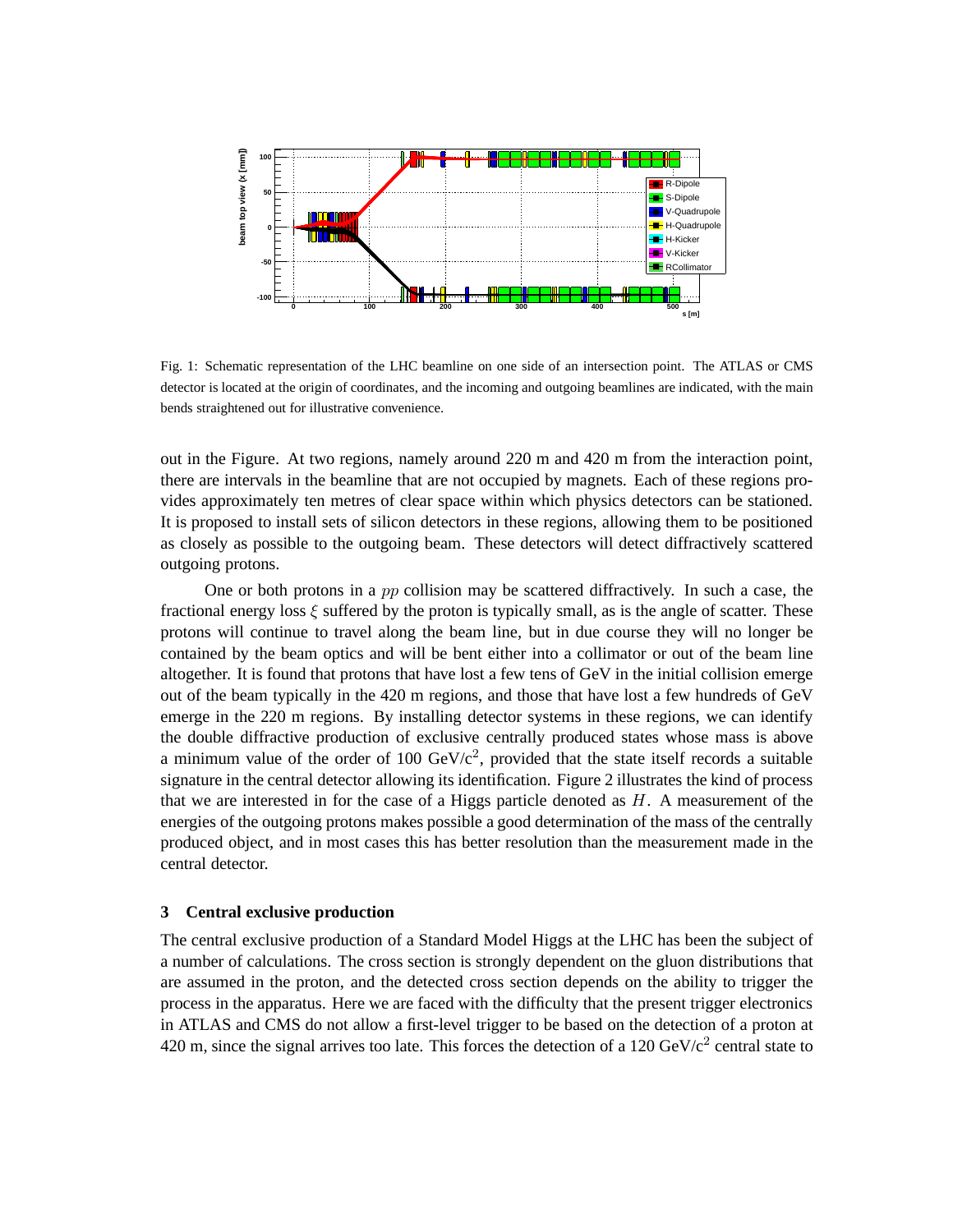be based on central detector triggers, which are not highly efficient in the case of a SM Higgs at this mass. In our favour is that the background of quark-antiquark jets is suppressed dynamically relative to the signal by the  $J_z = 0$  selection rule [1]. An exclusive double-diffractively produced state is constrained to have  $J^{PC} = 0^{++}$ , so that if a Higgs or other particle is seen at all in this process, we have a good determination of its quantum numbers which may be hard to determine unambiguously by central detector measurements alone.

Recently the CDF Collaboration has observed for the first time the existence of central exclusive dijet production in hadronic collisions [2]. Exclusive production of the charmonium state  $\chi_c$  has also been reported [3], with a cross section of the predicted magnitude. These are major milestones, since the central exclusive production of known final states can be used as "standard candles" to confirm mechanisms and extract cross sections with small model uncertainties. Establishing the potential experimental dijet background is an important item in the search for new particles such as the Higgs.

From Fig. 3 (left) it is clear that measurements of the proton structure at HERA and the Tevatron have a strong relevance to predicting the strength of a possible SM Higgs signal in double diffraction at LHC. With the set-up that is currently envisaged, the prospects seem rather marginal. However there are additional opportunities if the Higgs occurs within a supersymmetric framework. There are two particularly important parameters of the SUSY scenario, denoted as  $m_A$  and tan  $\beta$ , within whose parameter space a number of the features of the theory can be illustrated. Figure 3 (right) illustrates the enhancements to the SM Higgs cross section that might be obtained for the lighter of the two neutral SUSY Higgs particles, denoted as  $h$ , and showing also some contours of different  $h$  masses, taken from Heinemeyer et al. [4].

On this basis, the quantity of LHC luminosity needed for  $3-\sigma$  evidence and  $5-\sigma$  discovery of neutral SUSY Higgs in the exclusive double-diffractive mode can be estimated, as illustrated for the heavier SUSY Higgs  $H$  in Fig. 4 [5]. Contour plots of this kind have been presented by these authors for the h and  $H$  in a variety of related situations. This gives improved hope of being able to make Higgs studies with forward detectors at the LHC, although there is no advance guarantee that the values of the SUSY parameters will be favourable and the integrated luminosity needed might be substantial.

More cleverly thought-out triggers and cuts may improve the situation. Figure 5 illustrates some studies carried out by Pilkington et al [6]. The mass of the central object has been reconstructed using modelled measurements of the forward proton trajectories at 420 m, with



Fig. 2: Double diffractive production of a centrally produced object, denoted as  $H$ , by a colourless exchange modelled in terms of gluons.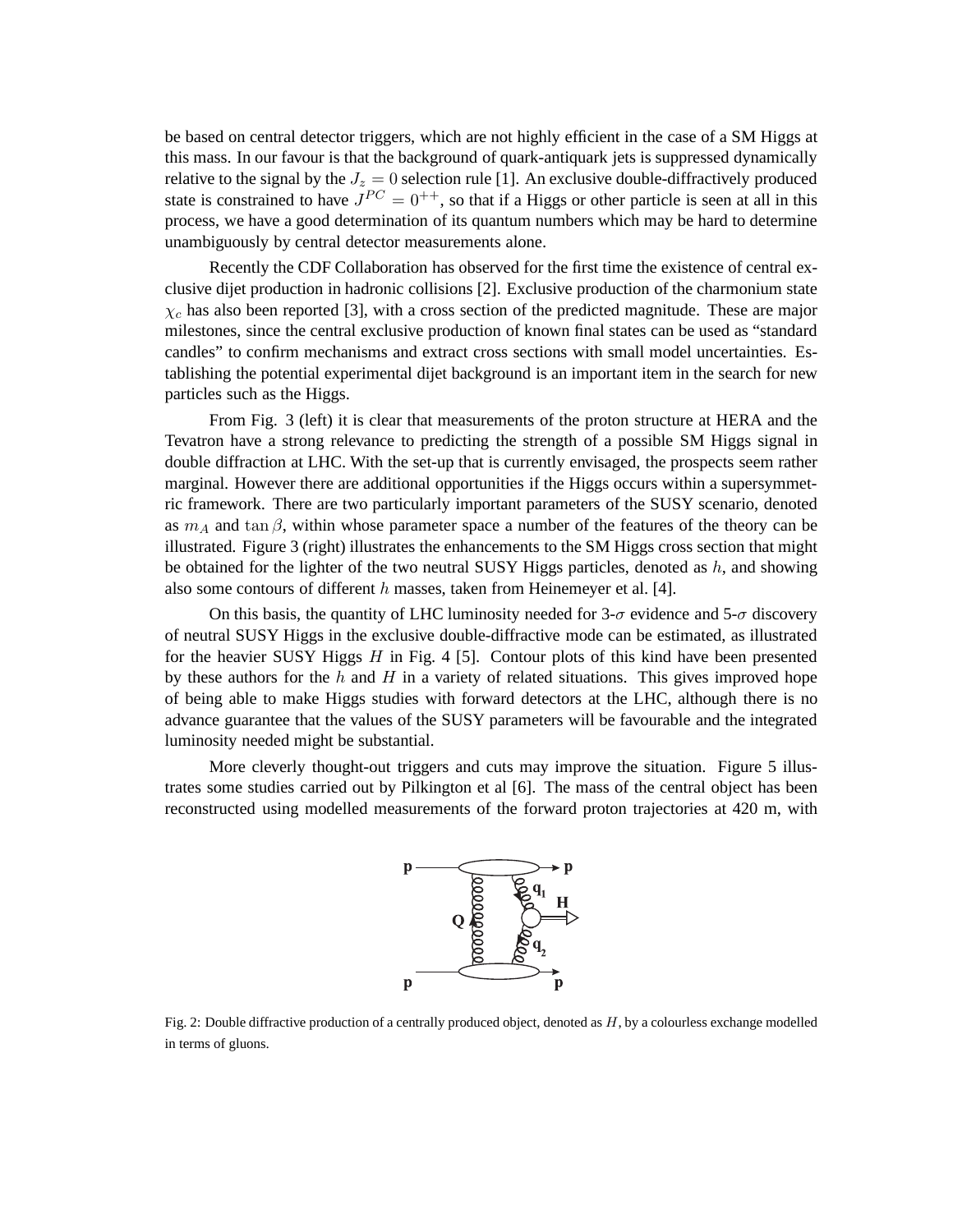

Fig. 3: Left: Variation of Higgs cross section with some parton models of the proton. Right: Contours for the ratio of signal events in the MSSM to those in the SM in the  $h \to b\bar{b}$  channel in the  $m_A$ -tan  $\beta$  plane. The ratio is shown in the  $M_h^{\text{max}}$  benchmark scenario (with  $\mu = +200 \text{ GeV}$ ). The values of the mass of the light Higgs boson,  $M_h$ , are indicated by dashed contour lines. The CMS acceptance was approximately modelled.



Fig. 4: Contours for 3- $\sigma$  evidence (left) and 5- $\sigma$  discovery (right) for the h and H SUSY Higgs in the scenario discussed in the text (S. Heinemeyer et al.)

estimated backgrounds from other processes included. During the first years of running, a measurement using 60 fb<sup>-1</sup> seems a reasonable target and could produce evidence indicated by the first illustrated histogram. Higher luminosities will clearly assist, but will generate combinatorial backgrounds from overlapping events ("pile-up"). If these can be removed, as is envisaged, using precise timing measurements to isolate the event of interest, a signal might be seen giving a  $5-\sigma$ discovery with 100 fb<sup>-1</sup> of running.

Particular attention was given during the workshop to the study of event pile-up at the LHC (Taševský, Pilkington). By exploiting the difference between particle multiplicities in central exclusive and non-diffractive processes, a further reduction of the pile-up background may be possible. Here, only tracks from the primary vertex associated with the hard-scale event are relevant. Additional reduction factors of 10 to 100 may be possible; at present there are uncertainties here due to model dependence, soft underlying event tune dependence and track selection criteria.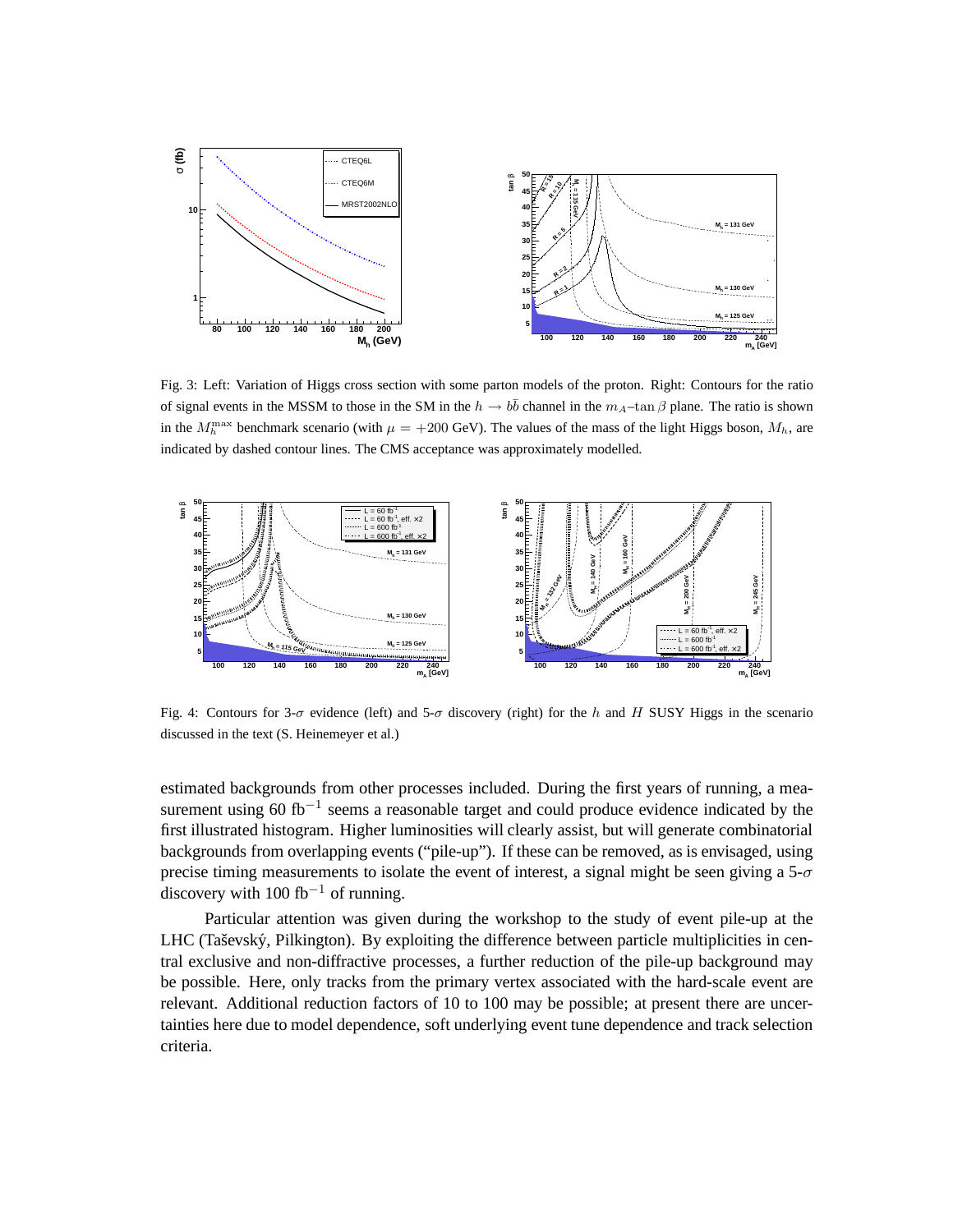### **4 Photoproduction processes.**

TeV-energy protons are surprisingly efficient at radiating high energy photons. Single photoproduction off the second proton, and photon-photon processes are both of interest at LHC. Kinematically, photoproduction resembles diffractive scattering but with the tendency to a smaller transverse momentum transfer to the proton. The  $\gamma\gamma$  cross sections are harder than the pomeronpomeron processes, overtaking the latter in cross section at  $W_{\gamma\gamma} \approx 1$  TeV. Since diffraction produces mainly gluon jets and photoproduction produces quark jets, there is little interference between the processes.

Single photoproduction will be of interest at the LHC in the production of electroweak particles. There are possibilities for the associated production of Higgs bosons and for the production of anomalous single top via FCNC. These processes are tagged by a single forward proton, but must be triggered and identified in the central detectors, and there will be potential difficulties at high luminosities since the use of timing to associate the forward protons with a central vertex requires two such forward protons. A number of generic cross sections are indicated in Fig. 6 (left), together with the forward detection system that will tag in different  $W_{\gamma p}$ ranges.

The  $\gamma\gamma$  process is capable of inducing the production of any type of charged particleantiparticle pair. Of particular interest here is the possible production of charged SUSY particles, such as charginos and sleptons, whose signatures in the central detector will be high transverse energy leptons and missing energy carried by neutrinos or the lightest SUSY particle (LSP) if it is neutral. Figure 6 (right) shows cross sections for producing fermion and scalar charged particle pairs, compared to that for  $W^+W^-$  production, which is likely to be a very prolific background. ZZ production is possible only by anomalous couplings. The dimuon process is seen as good for the calibration of the forward detectors and even for LHC luminosity monitoring.

There are many possible SUSY mass scenarios. The possibilities that have been studied here are in terms of the so-called LM1 scenario, which involves a light LSP and light sleptons and charginos. This type of scenario will give the most favourable set of cross sections. The most natural variable to plot in order to separate SUSY signals from WW background would be the  $W_{\gamma\gamma}$  value reconstructed from the forward protons (Fig. 7a)) However the background is



Fig. 5: Example analyses of an MSSM SUSY signal calculated with  $\tan \beta = 40$  and  $m_A = 120$  GeV (A. Pilkington).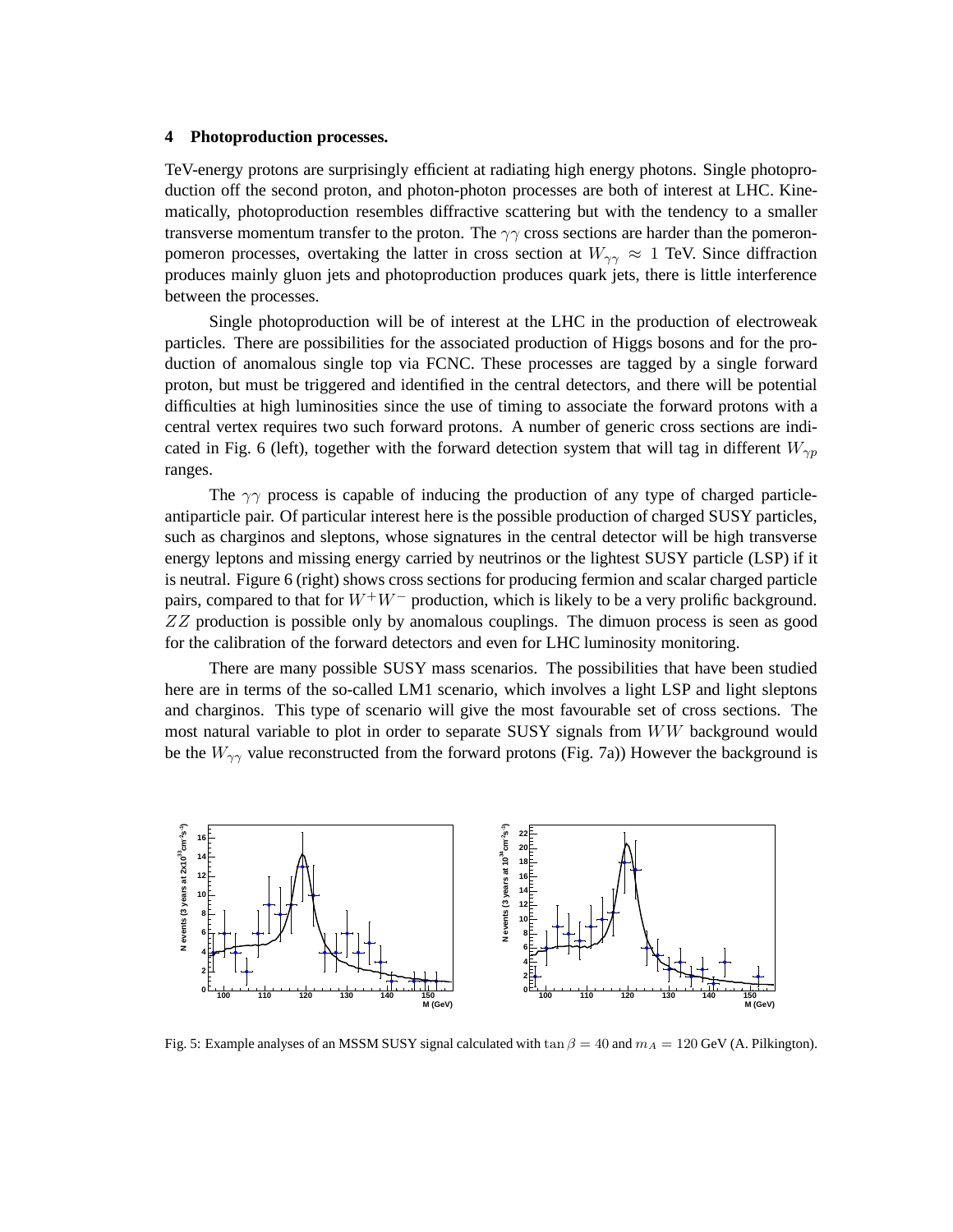

Fig. 6: Cross sections for various single photoproduction processes at LHC (left), as a function of photon-proton mass, and for various generic double photoproduction processes (right).

much more tractable when the variable  $W_{miss} = \sqrt{E_{miss}^2 - P_{miss}^2}$  is plotted (Fig. 7b), where the missing energy and momentum are calculated from the forward protons and the kinematics of the observed final state particles. Combinations of  $W_{\gamma\gamma}$  and  $W_{miss}$  give even more power (Fig. 7c) and can generate a distribution (Fig. 7d) that might give a 5- $\sigma$  discovery with only 25  $fb^{-1}$  of integrated luminosity.

## **5 Other physics processes**

An intriguing example of completely new physics has been proposed by A. White in which a new SU(5) gauge theory obviates the need for a Higgs particle and gives remarkable experimental signatures for which pomeron physics may be an essential diagnostic tool [8]. An extended range of SUSY processes may also be accessible. One study made during this workshop has been the detection of pairs of long-lived gluinos in central exclusive processes [9]. Such particles can occur in split-SUSY models, where the sfermions have masses far above the TeV scale. The gluinos are lighter and therefore long lived, and may form bound states with gluons or quarks called  $R$ -hadrons. These will mimic the behaviour of muons and may be detected in muon chambers. For  $300fb^{-1}$  approximately 10 events are expected for gluino masses up to 350 GeV. The advantage of using proton detectors lies again in the excellent accuracy for the reconstruction of the mass of the centrally produced object. The forward detectors at 220m and 420 m give access to the wide range of masses that such particle pairs may have.

Present space permits no more than a brief mention of other items in the range of physics processes that will be made observable by the use of forward tagging systems at LHC. The work initiated at HERA on hard pomeron scattering and structure can be continued by means of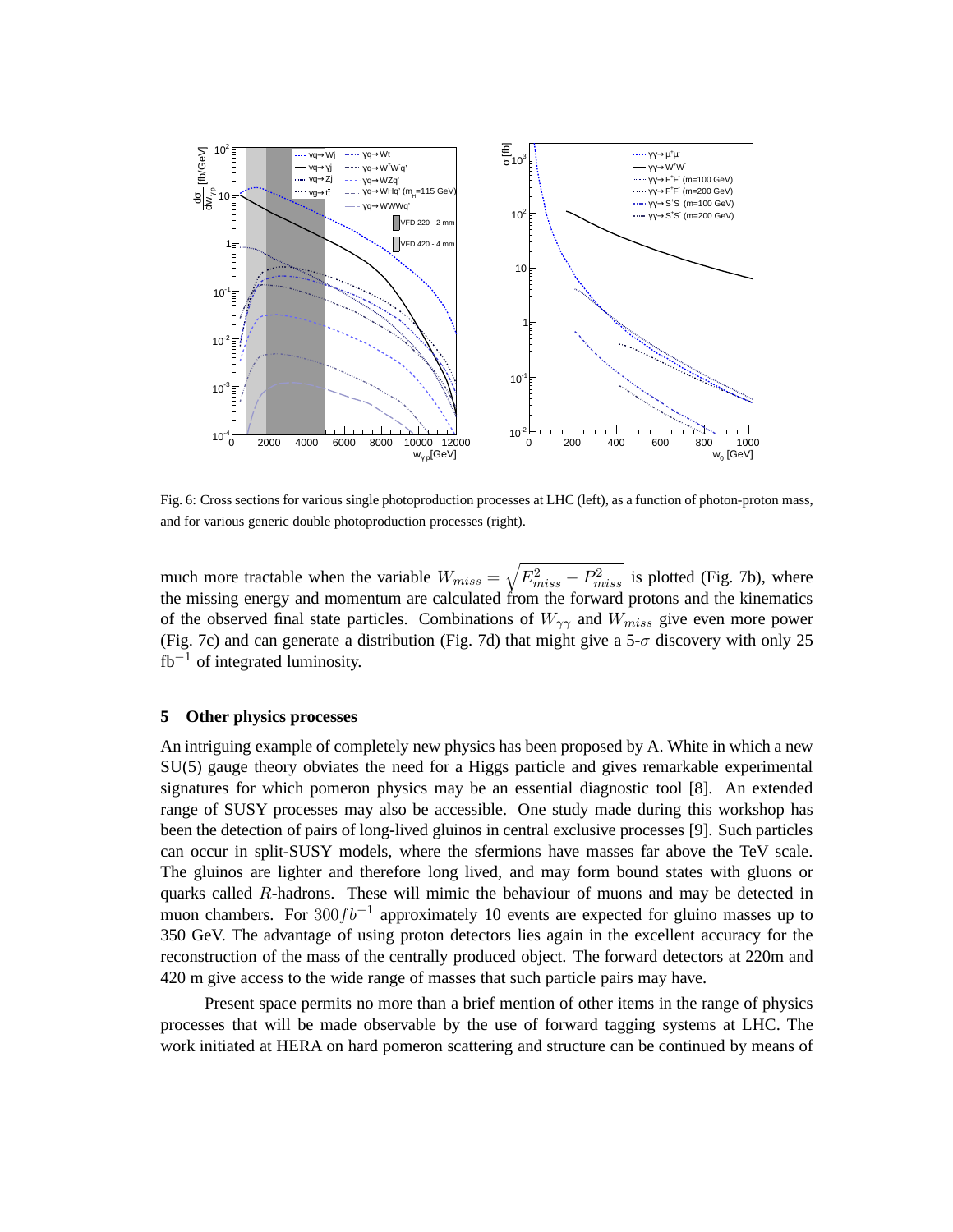

Fig. 7: Examples of the analysis of the double photoproduction of SUSY particles, as a function of the parameters  $W_{\gamma\gamma}$  and  $W_{miss}$ , to illustrate a possible way to isolate a clean SUSY signal [7].

photon-pomeron and pomeron-pomeron processes. It should be noted that the  $q\bar{q}$  final state is suppressed in the pomeron-pomeron process at low quark masses, assisting in the identification of potential new physics processes. There will be extended opportunities for further studies of the nature of the pomeron. In the early stages, at low LHC luminosities, the study of rapidity-gap survival will be interesting and important, generalised gluon distributions can be studied, and a variety of QCD effects can be investigated; a recent review by Khoze, Martin and Ryskin gives more details here [10].

#### **6 The proposed apparatus**

Traditionally, forward detection systems have consisted of relatively small installations mounted at suitable locations such that the detector systems can be moved towards the beam within localised structures known as Roman Pots. This idea has been expanded in the proposals for LHC so that there is planned to be an entire section of beam pipe that is movable, the so-called "Hamburg Pipe" scheme. It will be necessary to replace the cryostat connection between the portions of the beamline either side of the 420 m installations. Sets of silicon detectors will be mounted in the Hamburg Pipe. The best performance is envisaged if two sets of detectors are installed in each pipe, separated by approximately 10 m to make full use of the available space, so that the position and angle of the trajectory of an emerging proton can be measured. In the horizontal plane, precisions of approximately 10  $\mu$ m in position and 1  $\mu$ rad in angle should be obtainable. The vertical plane is less critical, and less good precisions in the vertical measurements will be accepted. The silicon detectors are of a recent "edgeless" technology to allow the sensitive area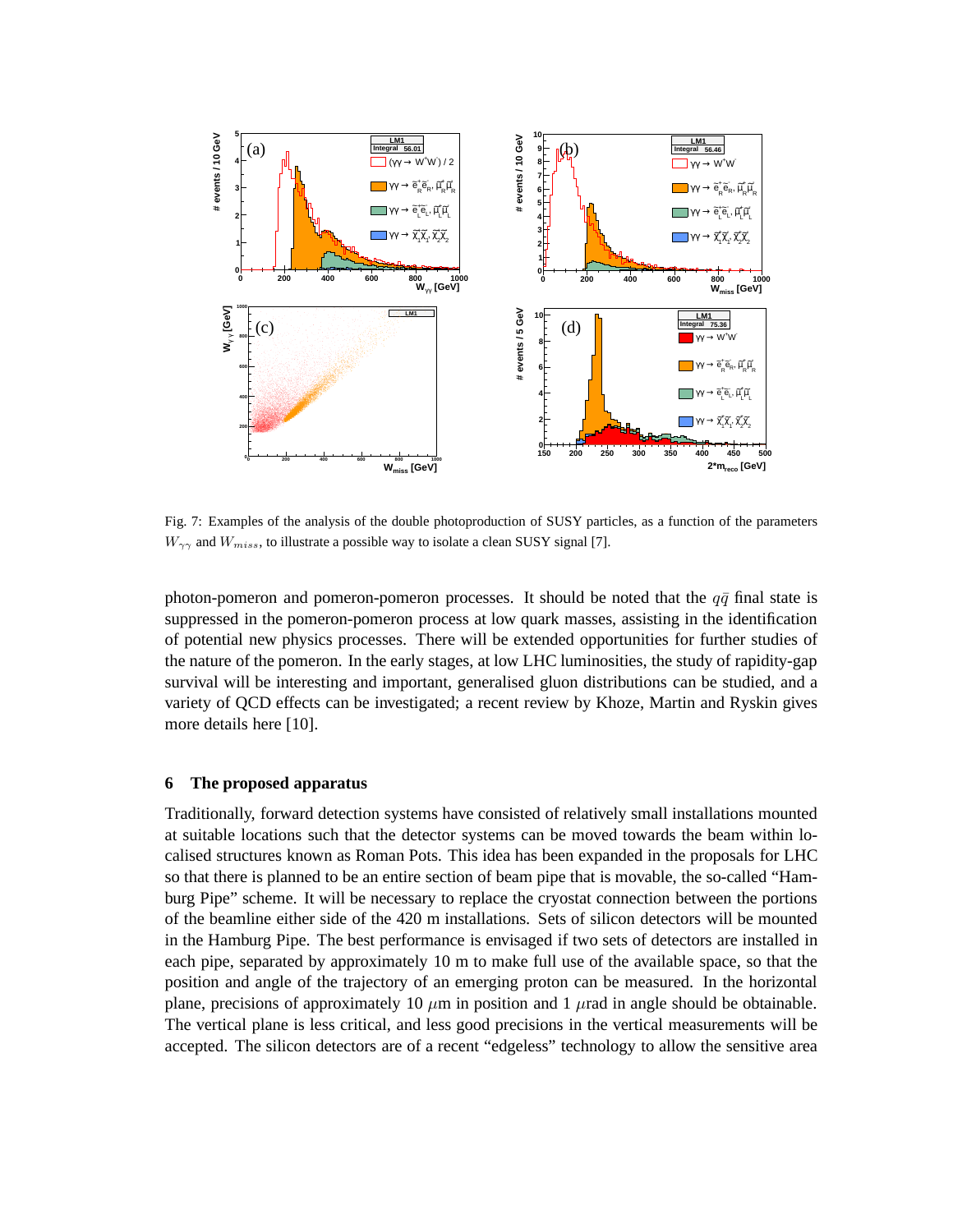

Fig. 8: Acceptance of the forward tagging systems as a function of the mass of the centrally produced system, taken here as a Higgs.

to be moved as close as possible to the main outgoing proton beam.

To perform the tracking of the protons into the relevant detector regions, two programs (FPtrack and Hector) have been written for ATLAS and CMS respectively [11]. They enable us to evaluate the acceptance of the apparatus under various conditions; this is illustrated in Fig. 8. The 420 m systems used on their own provide substantial acceptance for exclusively produced masses up to approximately 150  $GeV/c^2$ , and even if the silicon can be moved only to 7 mm from the beam, the acceptance at the critical region of 120  $GeV/c^2$  is not affected. By using the 420 m systems in conjunction with those at 220 m, a greatly extended mass range is achieved with excellent acceptances.

Figure 9(a) illustrates the distribution of the outgoing protons at 420 m in position, horizontally and vertically. The vertical beam spread is small and The mass  $M_X$  of an exclusively produced final state can be evaluated if the momenta of the forward protons can be reconstructed; this is achievable by means of polynomial-based formulae in terms of the horizontal position and angle in the detector regions. The value of  $M_X$  is then  $2\sqrt{p_0 - p_1(p_0 - p_2)}$  for an incoming beam momentum  $p_0$  and outgoing proton momenta  $p_1$ ,  $p_2$ . Various uncertainties smear out this calculation, notably the intrinsic spread on  $p_0$ . Figure 9(b) shows the mass uncertainty that can be achieved under reasonable assumptions. In nearly all cases this is more precise than the direct measurement in the central detector. An exception to this is when the central state consists of two photoproduced muons. This promises to be a key process which can be used to calibrate the proton momentum measurements.

#### **7 Summary**

Forward tagging opens up a wide range of diffraction and photoproduction processes at LHC. Following from the HERA experiences, we hope to study these mechanisms at high energy, in which a number of new processes should be observable. There is discovery potential in some cases, while in others, known processes can be studied in more depth. This is a major new area of physics for the LHC.